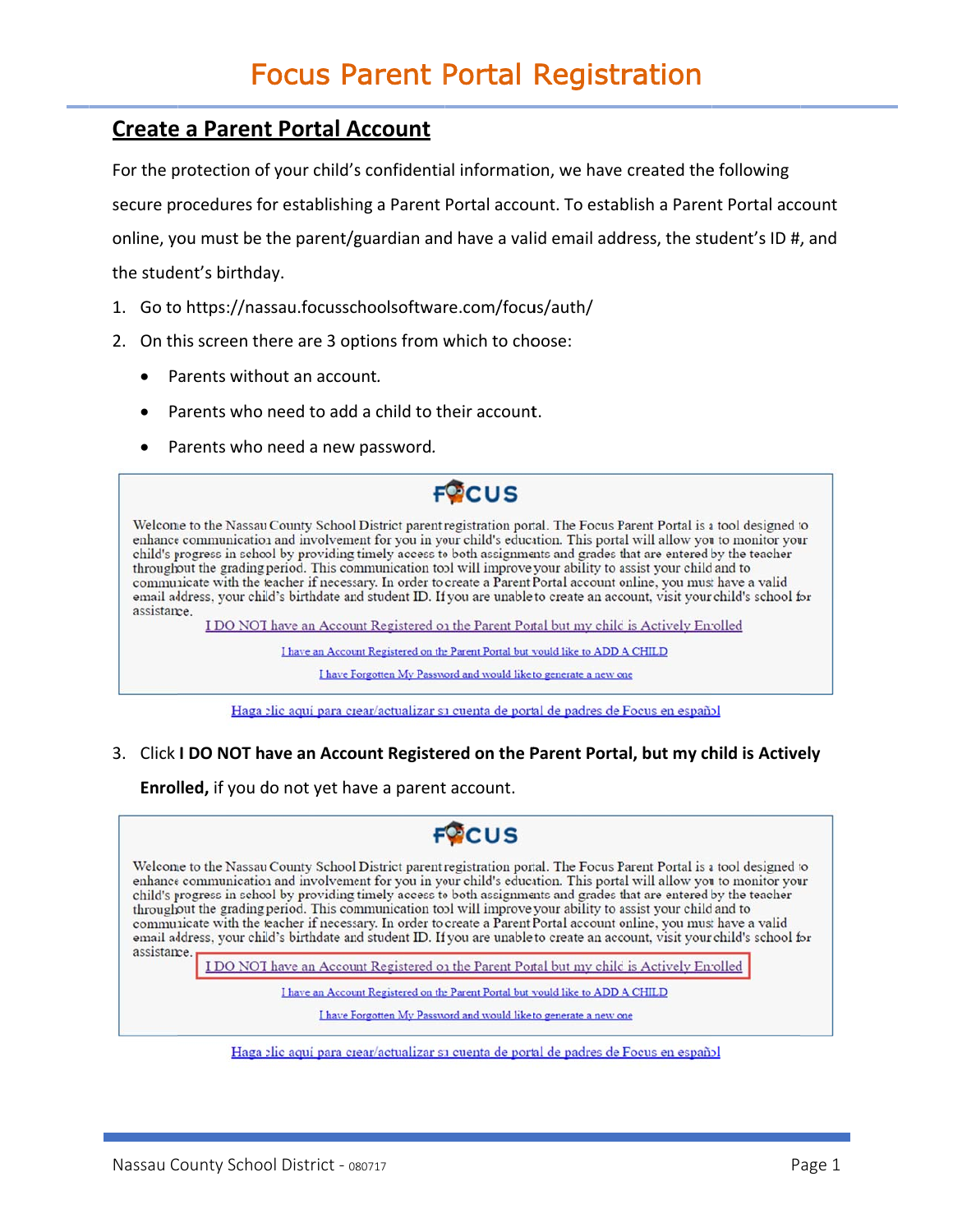



4. Enter all of the required fields (First Name, Last Name, Email Address) with your own

inform mation. Clic k **Submit**.

| Request Access to the Parent Portal                                                                     |            |
|---------------------------------------------------------------------------------------------------------|------------|
| <b>FOCUS</b>                                                                                            |            |
| Please enter your name exactly as it appears on your driver's license as well as a valid email address: |            |
| First Name:                                                                                             | (Required) |
| Middle Name:                                                                                            | (Optional) |
| Last Name:                                                                                              | (Required) |
| Email Address:                                                                                          | (Required) |
| Submit                                                                                                  |            |

5. Enter the required information (Student ID, Student's Birthday) to identify your child. Click Add Student. Note: Multiple children must be added one at a time; an option to add anoth her child wil l be availabl e in the nex t step.



6. Your child's name will display on the screen, and the school will receive your request to link to thi is student's account. To add anothe er child, click k **I would like e to Add Ano other Child**. Otherwise, click I am FINISHED adding students Create My Account and skip to step 8.



7. To Add Another Child, enter all of the information required and click Add Student.

NOTE: This step can be completed as many times as necessary, or at a later date if needed.

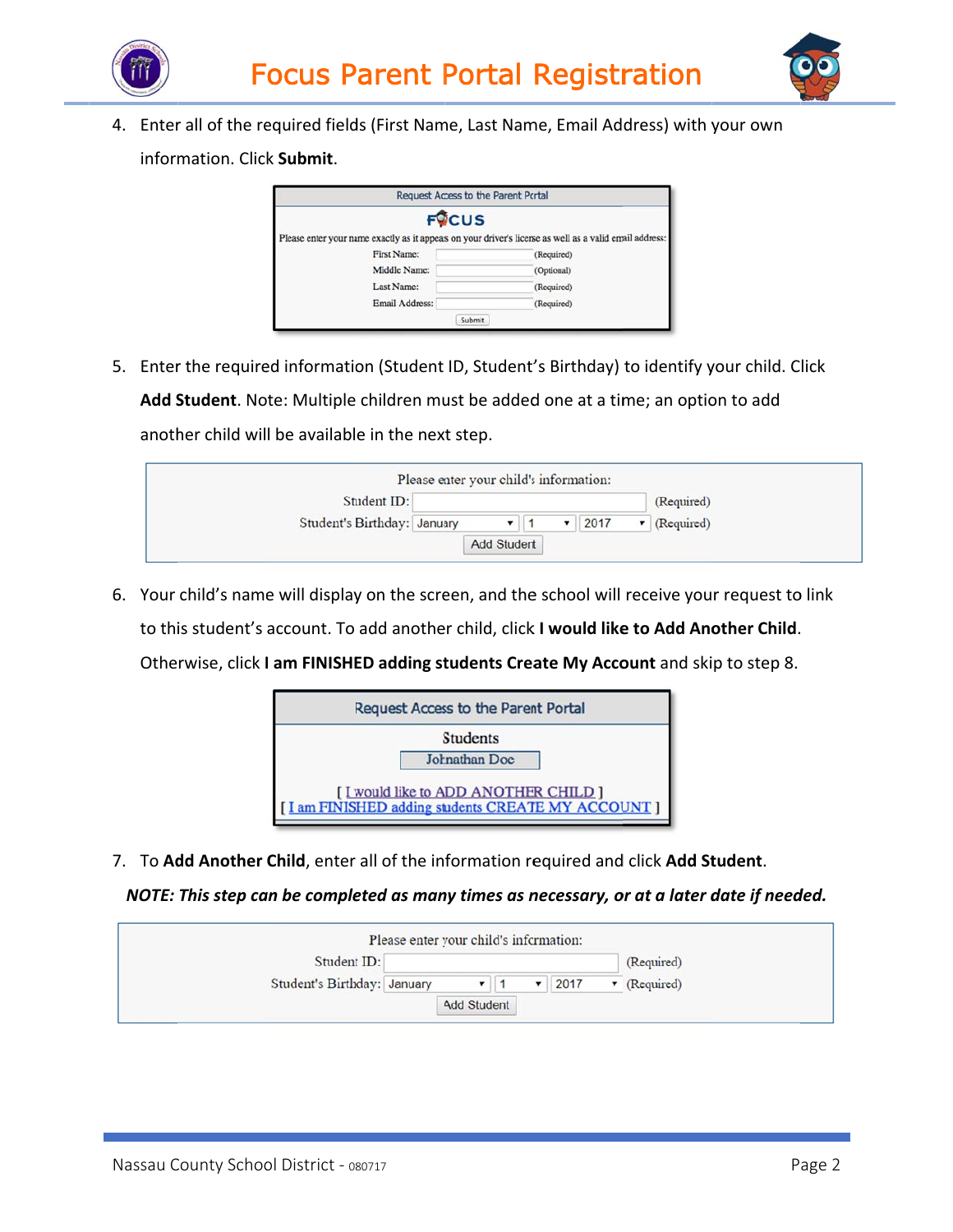



8. When you click **Create My Account**, a confirmation message will appear with your username and password. A link to the Parent Portal login screen is also provided.

## *NOTE: Write down your username and password.*

# *It <u>will not</u> be emailed.*



9. Click the link or go to https://nassau.focusschoolsoftware.com/ and enter your new username and password on the Portal login screen. Click Login.

| <b>CUS</b> | Focus/SIS Student Information System |
|------------|--------------------------------------|
| Username   |                                      |
| Password   | Login                                |

10. An alert will display on the main Portal page letting you know there is 1 more step. In order to be able to view student information, you need to visit your child's school and present a government issued photo ID to verify your identity.

| <b>Welcome, Jane Doe</b>                                                                                                                                                                                   |
|------------------------------------------------------------------------------------------------------------------------------------------------------------------------------------------------------------|
| Alerts - Since you last logged in:                                                                                                                                                                         |
| Wait! You have 1 more step to see your child's<br>information. Your account is active, but you must<br>contact your child's school to verify your identity<br>before you can see your child's information. |